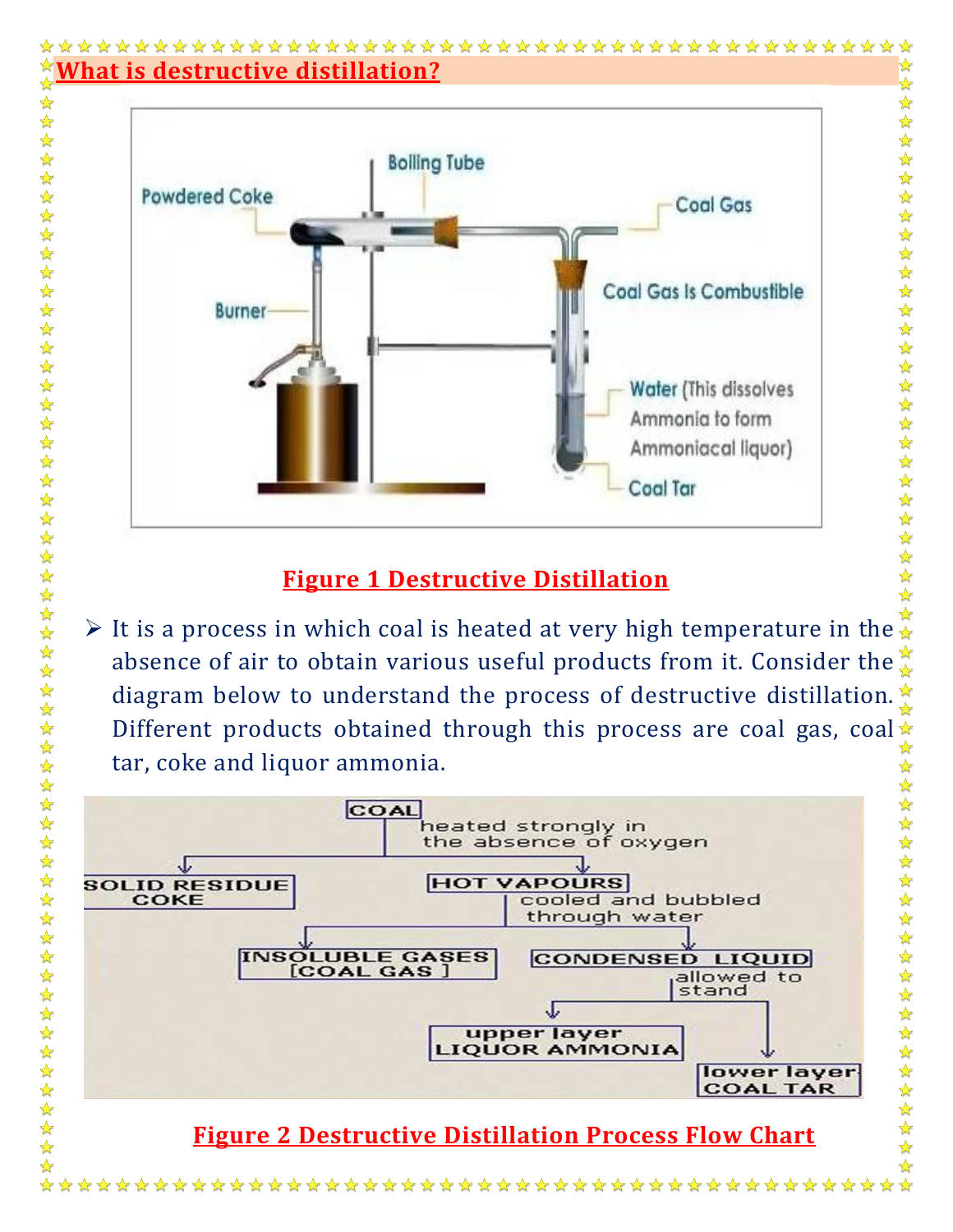### ☆ **Major Coal Products** ☆  $\blacklozenge$  $\frac{1}{2}$  $\frac{1}{2}$  $\frac{1}{\sqrt{2}}$ Coke **Coal Tar Coal Gas**  $\frac{1}{2}$  $\frac{1}{\sqrt{2}}$ 计算 •Tough, porous, and black . Black, thick liquid with • By-product of processing substance unpleasant smell of coal to get coake  $\frac{1}{2}$  $\frac{1}{\sqrt{2}}$ • Mixture of about 200 · Used in many industries •Almost pure carbon 举 substances as fuel • Used in manufacturing of steel and in extraction of • Yields many products • Mainly used as heat  $\frac{1}{\sqrt{2}}$  $\frac{1}{\sqrt{2}}$ that are used as raw many metals source (and not as a light 化水分分子分子分子分子分子分子分子 materials to manufacture source) • The processing of coal to drugs, explosives, get coke also yields coal • Once used for street naphtalene balls, lighting. It was used for gas. perfumes, synthetic dyes, this purpose for the first paints, plastics, roofing time in London in 1810, materials, photographic and for the first time in materials etc. New York in 1820. • Earlier, coal tar was used for metalling the roads. Now, bitumen (a

# **Figure 3 Coal products**

petroleum product) is used for the purpose.

## **What are hydrocarbons?**

 $\frac{1}{\sqrt{2}}$ 

 $\stackrel{\star}{\bullet}$ Hydrocarbons are the substances that consist of only carbon and  $\star$ hydrogen. Compounds like methane, butane, and hexane are hydrocarbons  $\star$ that are produced on burning of the fossil fuels.  $\frac{\lambda}{\lambda}$ 

 $\blacktriangle$ 

华华华

**What will happen if the coal reserves get depleted?**

 $\overleftrightarrow{\bullet}$  Coal is being used as a major source of energy in industries as well as rural areas.  $\frac{\lambda}{\lambda^2}$ 

synthetic oil, natural gas, coke, coal tar and coal gas.

A rural areas.<br>
Not only this, it serves various other purposes like the synthesis of  $\frac{1}{2}$ <br>
synthetic oil, natural gas, coke, coal tar and coal gas.<br>
If the amount of coal gets depleted it would become much difficult If the amount of coal gets depleted it would become much difficult for us  $\mathcal{L}$ to produce energy for various purposes. Hence, we must use coal in an efficient way.

**What substances are released on the burning of coal?**

Carbon dioxide